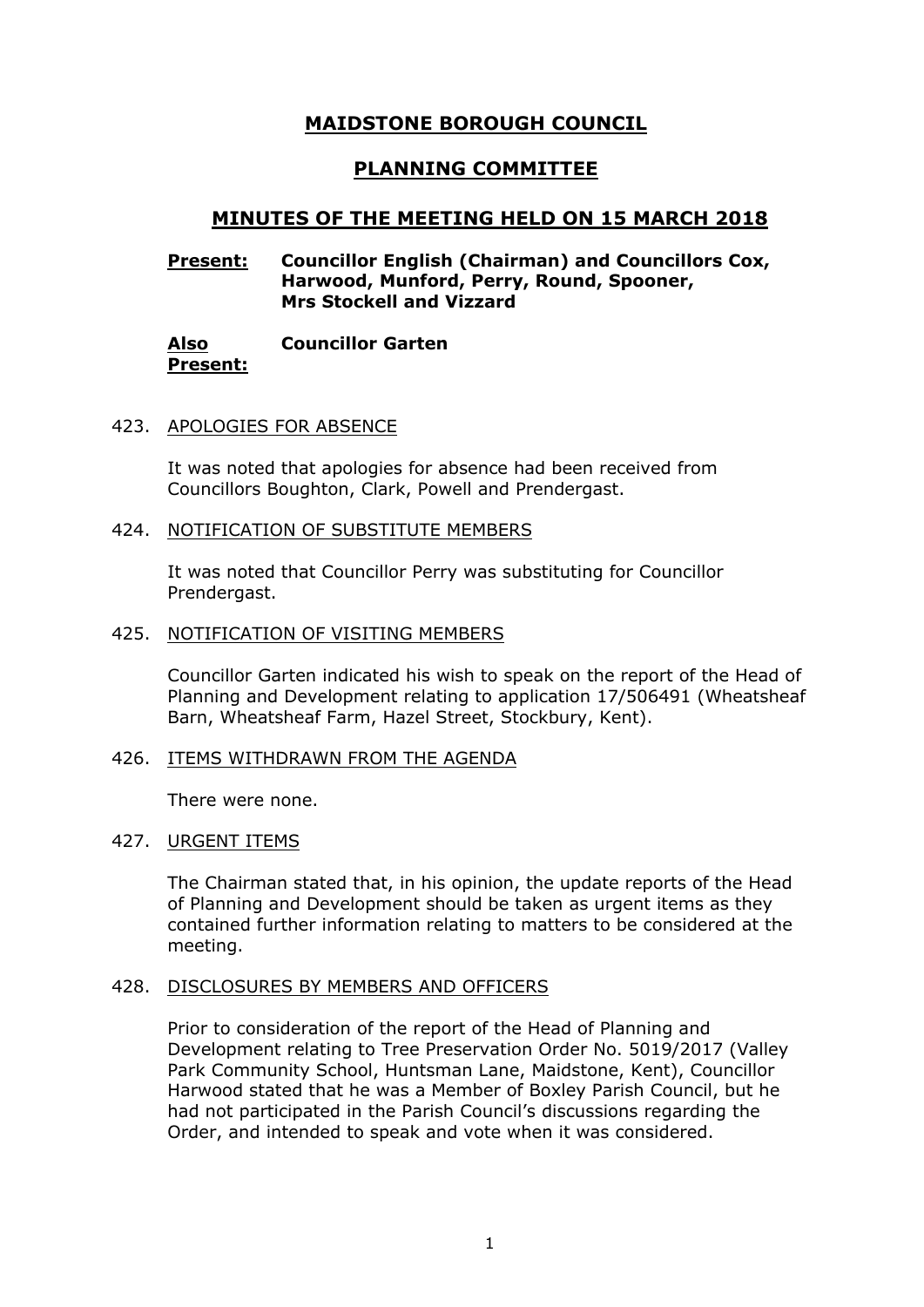### 429. EXEMPT ITEMS

**RESOLVED**: That the items on the agenda be taken in public as proposed.

## 430. MINUTES OF THE MEETING HELD ON 22 FEBRUARY 2018

**RESOLVED:** That the Minutes of the meeting held on 22 February 2018 be approved as a correct record and signed.

431. PRESENTATION OF PETITIONS

There were no petitions.

432. DEFERRED ITEMS

17/503291 – ERECTION OF 6 NO. LIGHTWEIGHT COMMERCIAL/INDUSTRIAL UNITS - THE PACKHOUSE, QUEEN STREET, PADDOCK WOOD, TONBRIDGE, KENT

The Development Manager said that he had nothing further to report in respect of this application at present.

17/503237 - OUTLINE APPLICATION (SOME MATTERS RESERVED) FOR DEMOLITION OF EXISTING BUILDINGS, AND CESSATION OF COMMERCIAL USE ON SITE; ERECTION OF RESIDENTIAL DEVELOPMENT PROVIDING 18 NO. UNITS, OF WHICH 12 X 1 BED AND 6 X 2 BED. PROVISION OF 16 PARKING SPACES/2 DISABLED SPACES AND 4 VISITOR SPACES. ACCESS, LAYOUT AND SCALE BEING SOUGHT - J B GARAGE DOORS, STRAW MILL HILL, TOVIL, MAIDSTONE, KENT

The Development Manager said that he had nothing further to report in respect of this application at present.

17/505995 - ERECTION OF A DETACHED FIVE BEDROOM DWELLING WITH ASSOCIATED PARKING - COURT LODGE FARM, THE STREET, TESTON, MAIDSTONE, KENT

The Development Manager said that he had nothing further to report in respect of this application at present.

## 433. MR AARON HILL - MAJOR PROJECTS MANAGER

The Chairman introduced Mr Aaron Hill, the newly appointed Major Projects Manager.

434. 17/506491 - DEMOLITION OF FARM BUILDINGS AND CONSTRUCTION OF A DETACHED HOUSE AND GARAGE - WHEATSHEAF BARN, WHEATSHEAF FARM, HAZEL STREET, STOCKBURY, KENT

The Chairman and Councillors Perry and Round stated that they had been lobbied.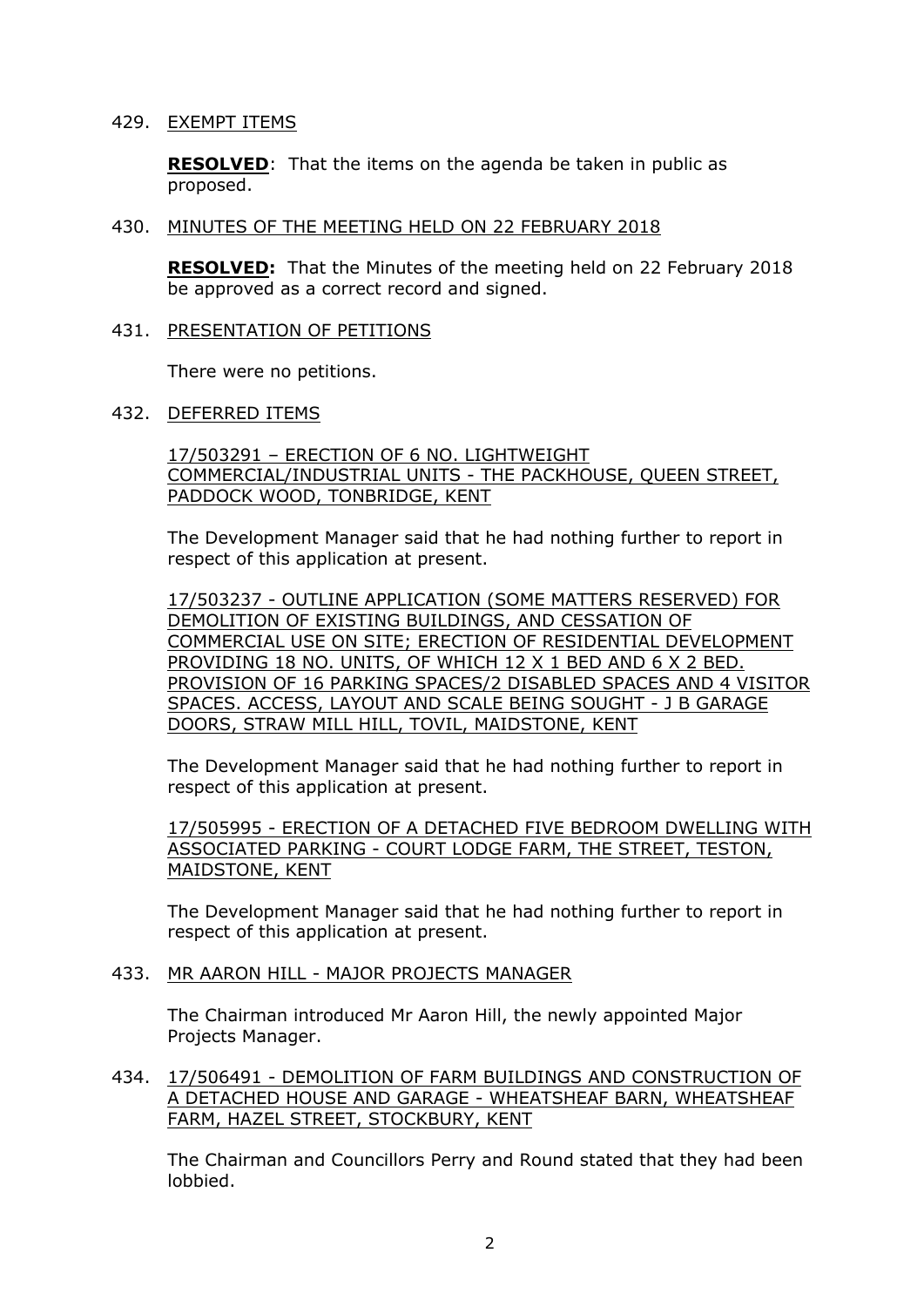The Committee considered the report and the urgent update report of the Head of Planning and Development.

Mr Crabtree, the applicant, and Councillor Garten (Visiting Member) addressed the meeting.

**RESOLVED:** That permission be refused for the reasons and informative set out in the report.

Voting: 6 – For 0 – Against 2 – Abstentions

Note: Having entered the meeting during the presentation by the Principal Planning Officer on this application (6.10 p.m.), Councillor Harwood did not participate in the discussion or the voting.

435. 17/505670 - CHANGE OF USE OF VACANT OASTHOUSE AND STABLES TO 2 RESIDENTIAL DWELLINGS; DEMOLITION OF ALL OUTBUILDINGS AND CLEARANCE OF SITE TO ERECT 3 NO. TWO STOREY HOUSES AND 2 NO. SEMI-DETACHED SINGLE STOREY COTTAGES - BLETCHINGLEY OAST AND BLETCHINGLEY FARM INDUSTRIAL ESTATE, PRISTLING LANE, STAPLEHURST, TONBRIDGE, KENT

All Members except Councillor Vizzard stated that they had been lobbied.

The Committee considered the report and the urgent update report of the Head of Planning and Development.

Mrs Moore, an objector, and Mr Norton, for the applicant, addressed the meeting.

It was noted that Councillor Buller of Staplehurst Parish Council had registered to speak on this application, but was unable to attend the meeting due to illness. Details of the speech that Councillor Buller intended to deliver on behalf of the Parish Council had been circulated to Members of the Committee that afternoon.

**RESOLVED:** That permission be granted subject to the conditions set out in the report, as amended/deleted by the urgent update report, and that the Head of Planning and Development be given delegated powers to include either a condition or a S106 Head of Term to ensure that, in the interests of biodiversity and landscape, the boundary buffer areas shown brown and hatched on the plan are preserved as communal, strategic landscape buffers, not in private ownership, and designed to allow access for maintenance as and when required.

Voting: 8 – For 1 – Against 0 – Abstentions

436. 16/503467 - RETENTION OF EXISTING MOBILE STRUCTURE TO BE USED FOR RESIDENTIAL PURPOSES - OLD OAK PADDOCKS, CHART HILL ROAD, STAPLEHURST, KENT

Councillor Munford stated that he had been lobbied.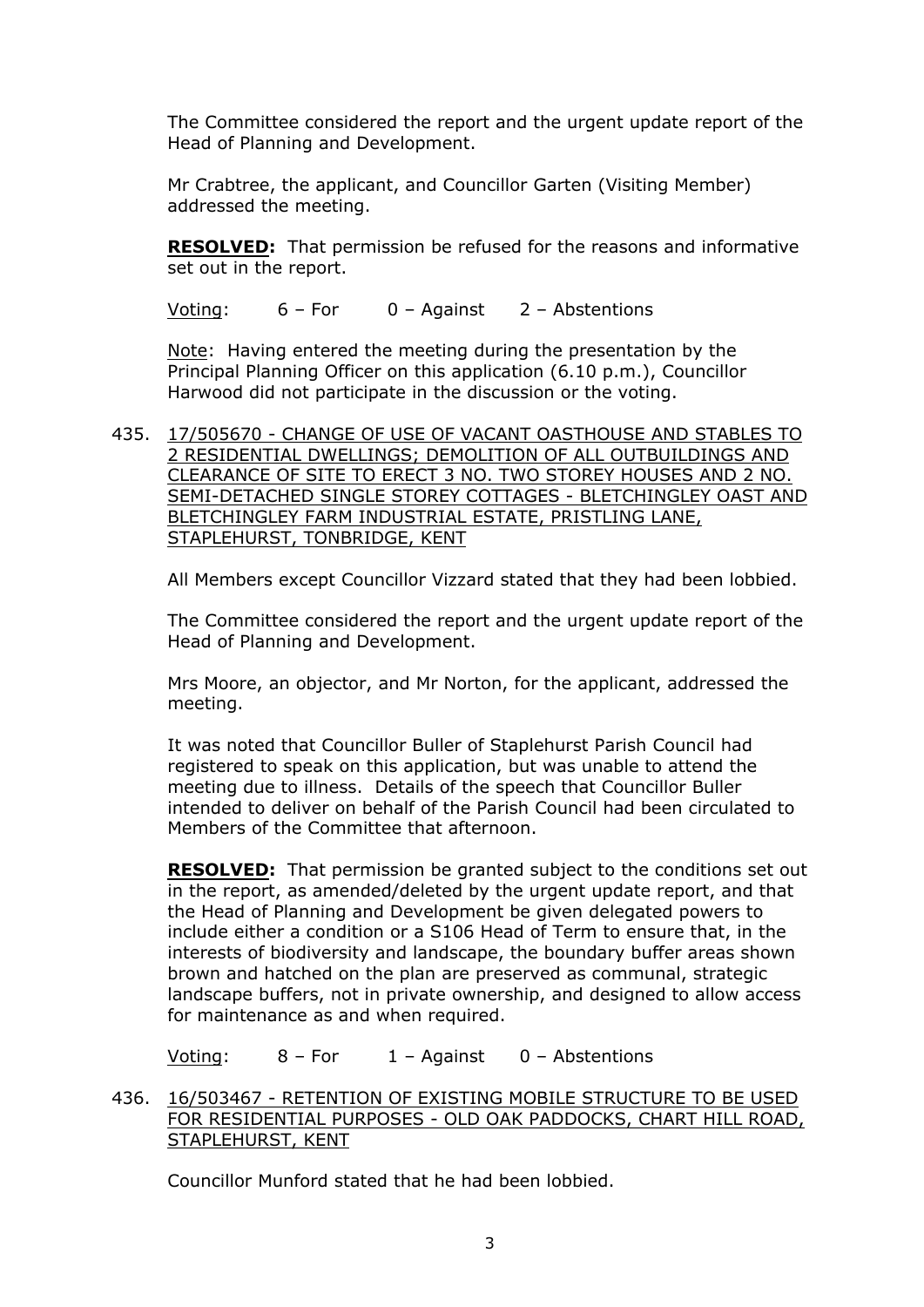The Committee considered the report of the Head of Planning and Development.

It was noted that the application had been reported to the Committee as the recommendation to grant permission was contrary to the written view of Chart Sutton Parish Council which objected to the development. Whilst the Parish Council maintained its objection to the application, it would have removed its call-in, having read the report.

**RESOLVED:** That permission be granted subject to the conditions set out in the report.

Voting: 6 – For 0 – Against 3 – Abstentions

## 437. 5017/2017/TREE PRESERVATION ORDER (TPO) - LAND AT LODGE CLOSE, THE STREET, ULCOMBE, KENT

The Committee considered the report of the Head of Planning and Development concerning TPO No. 5017/2017 which was made to replace TPO No. 5002/2017. It was noted that:

- TPO No. 5002/2017 was made to protect woodland, including mature oaks, on land at Lodge Close, The Street, Ulcombe in response to requests from the Parish Council following concerns raised by residents about recent activity in the woodland.
- It was understood that the site had changed hands and that a fishing consortium was involved with the recent activity on the site.
- Whilst no formal objection had been received to the making of TPO No. 5017/2017, a detailed objection was received to TPO No. 5002/2017 from the current and previous owners of the site.
- Given the uncertainty surrounding operations on the site, it was recommended that the woodland should continue to be protected by a TPO.

**RESOLVED:** That TPO No. 5017/2017 be confirmed without modification.

Voting: 9 – For 0 – Against 0 – Abstentions

438. 16/506432 - RETROSPECTIVE APPLICATION FOR THE CHANGE OF USE TO RESIDENTIAL CARAVAN SITE FOR ONE GYPSY FAMILY WITH TWO CARAVANS (1NO. STATIC CARAVAN AND 1NO. MOBILE HOME), WITH CREATION OF HARDSTANDING, ERECTION OF AMENITY BUILDING AND ERECTION OF GARDEN SHED - ORCHARD SPOT, ORCHARD FARM NURSERY, CHARTWAY STREET, SUTTON VALENCE, KENT

Councillor Round stated that he had been lobbied.

The Committee considered the report of the Head of Planning and Development.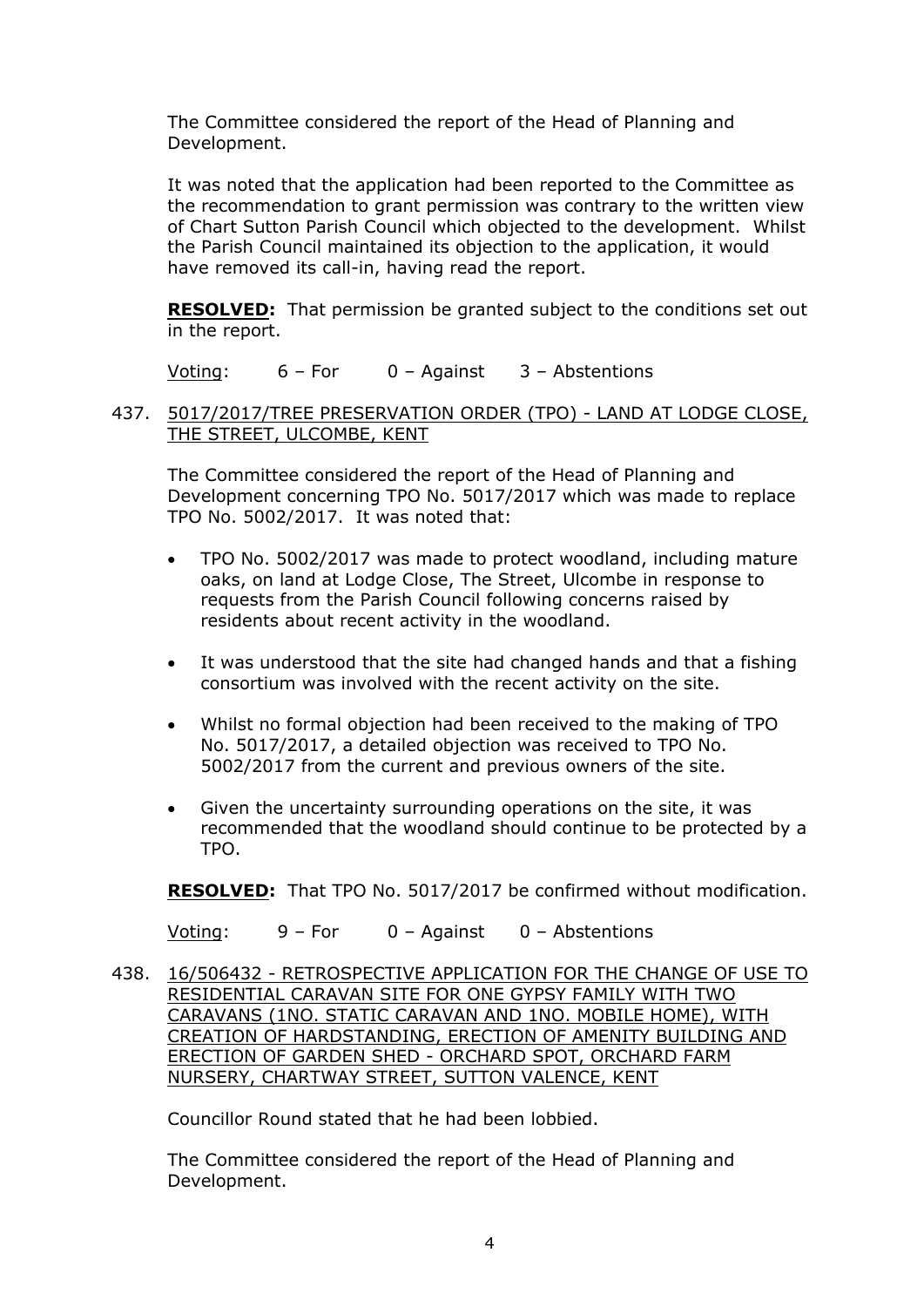**RESOLVED:** That permission be granted subject to the conditions set out in the report.

Voting: 8 – For 0 – Against 1 – Abstention

## 439. 5019/2017/TREE PRESERVATION ORDER (TPO) - VALLEY PARK COMMUNITY SCHOOL, HUNTSMAN LANE, MAIDSTONE, KENT

All Members stated that they had been lobbied.

The Committee considered the report and the urgent update report of the Head of Planning and Development concerning TPO No. 5019/2017 which had been made to protect groups of trees and woodland on land at Valley Park Community School, Huntsman Lane, Maidstone.

In response to a question as to whether consideration of the report could be deferred until the next meeting to enable people wishing to make representations objecting to confirmation without modification of the TPO to be in attendance, it was pointed out that the TPO would expire on the day of the next meeting.

It was noted that:

- An objection to the making of the TPO had been received from Barker Parry Town Planning.
- Application 17/501471 for the erection of a three storey secondary school with associated access, car parking and landscaping at the site was the subject of an appeal against non-determination. There was no guarantee that planning permission would be granted for the proposed development. It was therefore considered that tree removals ahead of a planning permission would be premature.
- If the appeal against non-determination was successful, then the planning permission would over-ride the TPO.

**RESOLVED:** That TPO No. 5019/2017 be confirmed without modification.

Voting: 6 – For 0 – Against 3 - Abstentions

#### 440. APPEAL DECISIONS

The Committee considered the report of the Head of Planning and Development setting out details of appeal decisions received since the last meeting.

**RESOLVED:** That the report be noted and that the Officers be congratulated on their success at appeal.